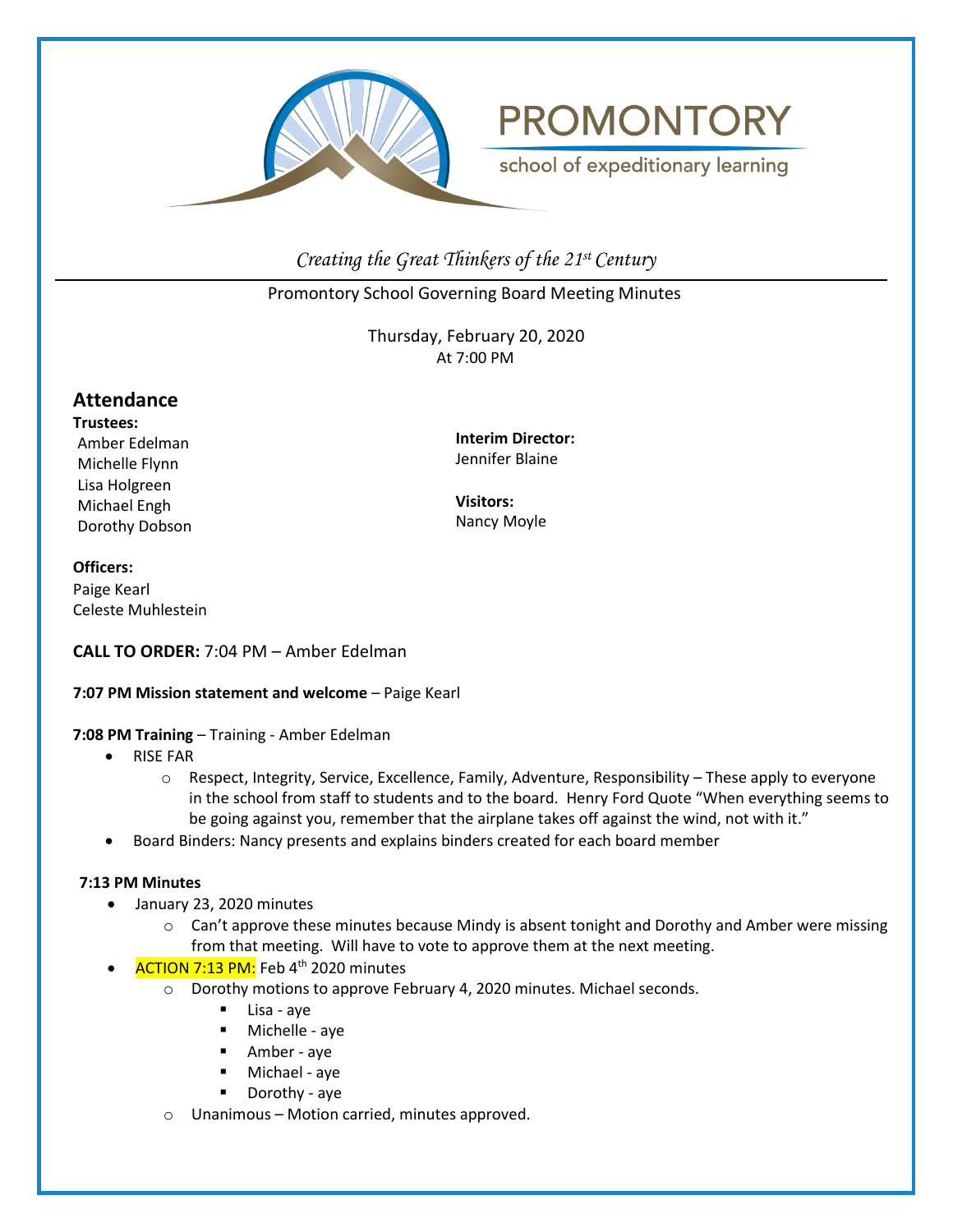#### **7:16 PM – Public Comment**

• No public comment

# **7:16 PM – Finance Report**

- Matt is excused Michael is doing the report
- Grants coming due for applications and are getting submitted by Jennifer and the team
- Matt mentioned funding sources we can go after Title IV and RDA funds, both worth up to \$1,000. We have applied for both and think we have the RDA funds. That will be a new budget line item.
- Reviewed Jenn Dabb's proposal for outdoor projects to be done between now and end of summer including purchase of riding lawn mower. To reduce our expenses by \$10,000 per year by doing it in house.
- Gaga Ball Pit contracted and lands need to thaw so that we can install it.
- Chromebooks starting to see failing devices and need to start replacing them. Get with Todd for plan to replace them and laptops.
- Budget: Ratios look very good. Enrollment is a concern. Sitting at 429 in January. Matt's been explaining that our state funds are given to us based on monthly enrollment, not just on Oct 1. There's nothing of serious concern, but need to watch the following enrollment. Doing reevaluation of salaries in expenses. We over budgeted on salary needs for the year. Line 161 reduction is due to that.
- Move \$5,000 to marketing from furniture so we could pay Enrollhand for social media marketing
- Matt will come to board meeting next month and do some training on how to read and understand the financial report and how projections work.

# **7:27 PM – Business Items**

- Spring Retreat Date
	- $\circ$  April time frame Erin Preston will give us some dates she can come when we get those dates, Dorothy will do a Doodle Poll with everyone to see when they can come.
- Committees We haven't had active committees for some time Let's go over the list of what we have and add your name to the different committees.
	- o Finance Amber, Michael, Mindy, Valerie, Kassi, Jamie and meet once a month for the Tuesday before Board Meeting
	- $\circ$  Hiring Committee director, a board member, then a classified employee, and teachers from the community where the hiring is happening if it's for teachers – hope to have a larger pool of board members on the hiring committee. We will establish a process to go through.
	- $\circ$  Emergency Plan Committee Ricky has all of the files and has been doing it in the past.
	- $\circ$  Director Evaluation Amber, Mindy, and others who are willing to join please volunteer; will be helping submit the teacher evals of the director in the future – surveys that we send out – part of that same process
	- $\circ$  Credentialing/Charter Fidelity calendar dependent on original charter and created a calendar and we used it each month to evaluate if we were following our charter goals with fidelity. Waiting to hear from state what new goals are.
	- o Grants If anyone has experience or is willing to learn, it's something that would definitely benefit the school. (Heidi LeBlanc is willing to help someone – she is a great advisor.)
	- $\circ$  Charter Amendment we amended it from 200 some pages to 10 pages about 3 years ago. Took out old, irrelevant information. This is not an active committee, but more to be aware of what our charter is and be on the lookout for any needed updates or changes.
	- $\circ$  Board Retreat Two times per year we need someone who wants to help with that. Nancy will help.
	- $\circ$  Board Member Recruiting Amber and Mindy, would love a third person
	- $\circ$  School Land Trust only Trustees from the board are on this committee and we need to make sure there is a two-parent majority of trustees.
	- $\circ$  Campus Crew/ West Side Facility this was the committee for big projects or for when the board was handling the facilities issues (before Shawna)
	- o Audit Committee made up of the finance committee and Red Apple provides the info needed for this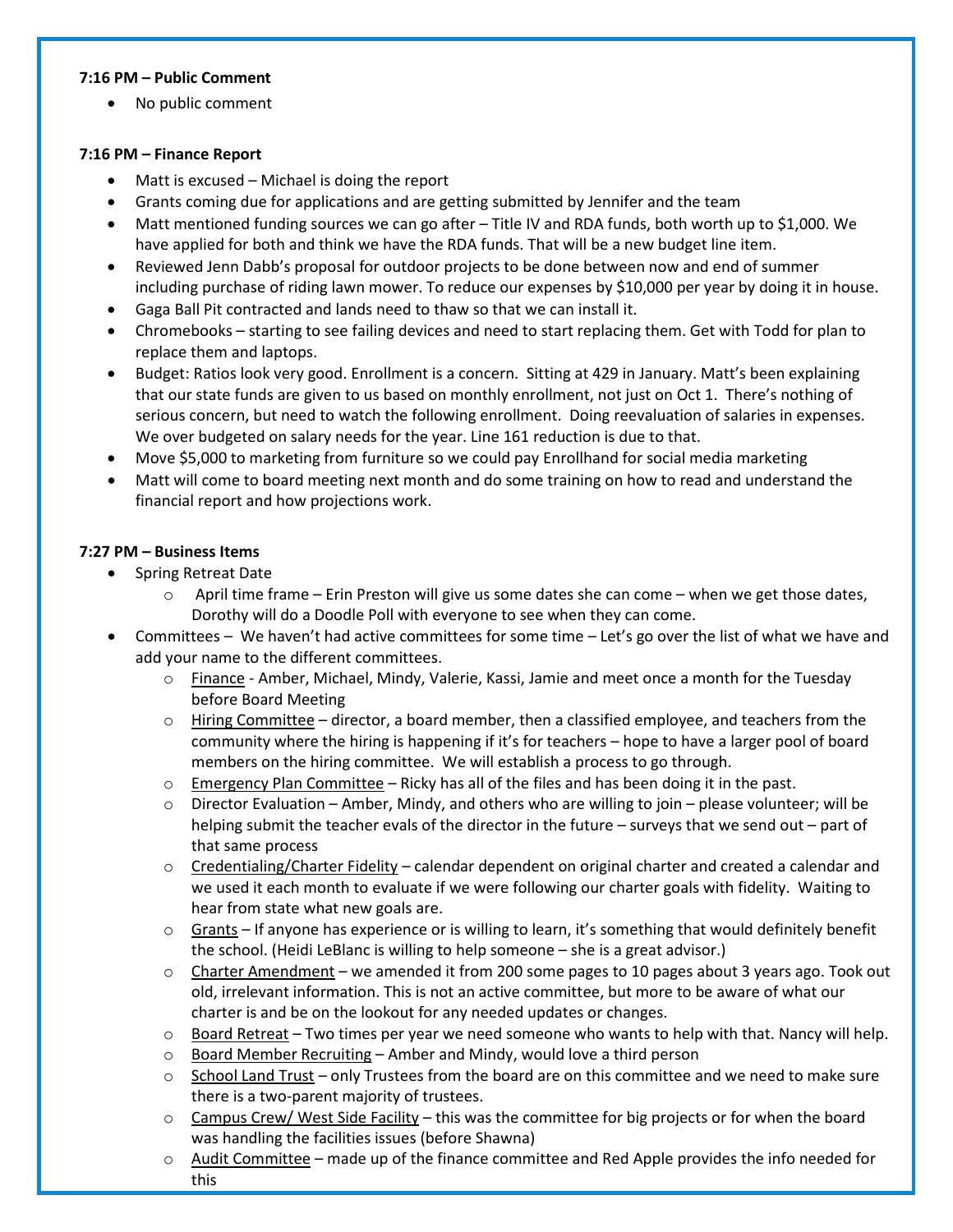- $\circ$  Accountability Dorothy plus anyone who will help Nancy can help
- $\circ$  PR Committee Amber, Nancy's responsibility for the school,
- $\circ$  Teacher Appreciation: PoP! Should we move Teacher Appreciation to the same week that other schools do it – in early May? Celeste is willing to check into why we do it at another time?
- Truss Update The contractor will come during Spring Break.
- Policies:
	- o Michlle is working on the Code of Conduct Policy
	- o Paige is working on two things
		- Creating one place to store all of the files will use a Google Drive
		- **Updating the state codes referenced in each policy**
	- $\circ$  Once the policies are approved, they will be updated with current date in a list under the original approval date in the top right corner of each document and then will be sent to Nancy to put on the website.

#### **8:08 PM – Action Items**

- ACTION 8:08 PM: School Fees This was discussed last month but will vote on it tonight. No changes will be made to the school fees from last year. Michael moves to approve the school fees as outlined. Michelle seconds.
	- o Lisa aye
	- o Michelle aye
	- o Amber aye
	- o Michael aye
	- o Dorothy aye
	- o Unanimous Motion carried. School fees approved.

• ACTION 8:09 PM: Budget Approval - biggest updates is change in salary line items where the projections were too high. Brought them down to where they should be. Moved \$5000 from furniture to marketing and updated custodial. Lisa motions to approve budget as amended. Michael seconds.

- o Lisa aye
- o Michelle aye
- o Amber aye
- o Michael aye
- o Dorothy aye
- o Unanimous Motion carried. Budget amended.

# Mindy Arrives

# **8:10 PM – Director Report**

- Jennifer Blaine, Interim Director
	- $\circ$  Staffing need additional sped aide and temp kitchen aide so listed those positions today and one interview set for Friday morning. Increase student load so need another. Jennifer, Heather, and two SPED teachers will be there plus one board member Friday morning at 8:15.
	- $\circ$  Enrollment 429 spoke to a parent today who wants to pull child to do online; likes school and siblings are staying. Will drop to 428. 45 kindergarten accepted for next year, 3 decline, and 2 non-response. Debbie says this is normal and she is not worried. All the spots will fill before the start of school.
	- $\circ$  Student Achievement Jamie talked about improvement with intervention groups the shake up has impacted that but doing the best we can. We have done interim RISE testing – some teachers liked it and others didn't. Restorative justice system is fabulous and highlight for Jennifer to see. Huge student achievement – teaches life skills. Math in 7/8 changed from Eureka to a new program that is well received. With each module Reuben has been doing a real live project to see how math works in the real world. He's working on adding and subtracting and charting numbers so he's doing a mock stock-market. The kids love it and are really grasping the material.
	- o No Charter Agreement Goals this month